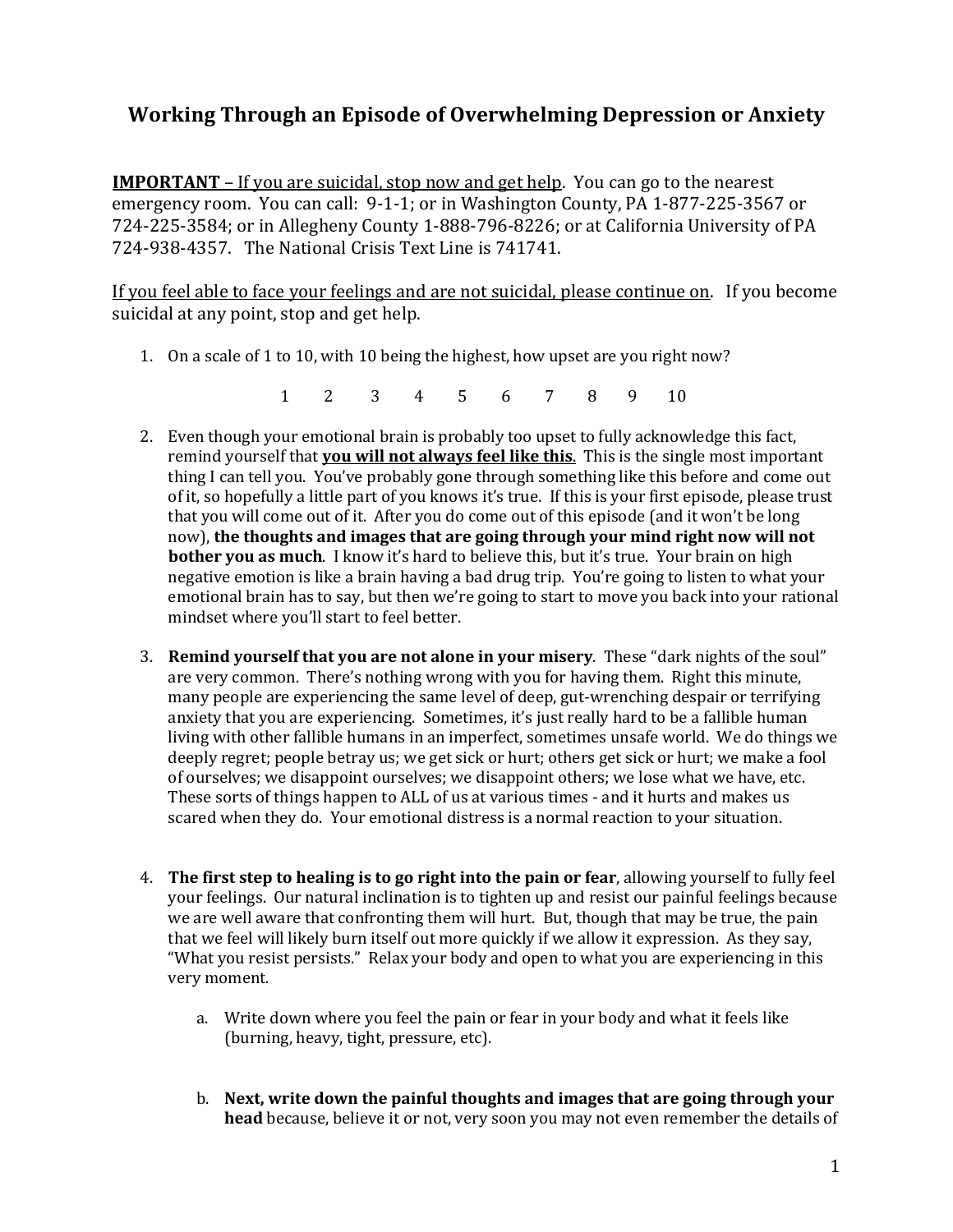this episode very well. So, what are those thoughts? What are those pictures in your head? Write them down now! Be specific. Number them as you go.

5. Again, on a scale of 1 to 10, with 10 being the highest, how upset are you right now?

1 2 3 4 5 6 7 8 9 10

(It's okay if you aren't feeling better yet)

6. Now we're going to have you switch course so you can begin to **employ your rational mind again.** You needed to let your emotional mind express itself, but you don't want to stay in that mindset. An overly emotional mind is an impaired mind, and, if left to its own devices, will suck you into endless, unproductive, negative thought loops. It's trying to solve your problem for you, *but you won't solve anything using your impaired emotional mind; you* will only get more upset. Thinking rationally will not come easily right now because your emotional mind is going to resist it. To start employing the more rational part of your brain, I want you to **think about the following**:

If there is a guilt/regret/shame component to your problem:

- If you feel you did something wrong that lead to your situation, what do you think are the underlying reasons that you did what you did? People will tend to beat themselves up, feeling that they messed up because they are inadequate in some way. But people act in certain ways for a variety of reasons, and usually for multiple reasons. Think about all the factors that may have influenced your behavior (including experiences from the past).
- By the way, if you have hit upon a blind spot or a weakness in yourself, that's normal. We all have them. Though it's hard for any of us to admit our imperfections, you will be a better person for having discovered this.
- Of course we need to own up to our responsibility in what happens (if we are responsible to some degree), but consider if what happened is really *completely* your fault? Is there any chance that someone else is also partially responsible, even if  $he/she$  won't admit it? If so, explain.

If there is a fear/anxiety component to your problem:

- Specifically, what are you afraid will happen?
- $\bullet$  How likely is it that the worst will happen?

## If there is a loss component to your problem:

- Is your mind idealizing what you had, making it seem like it was perfect when it wasn't?
- As long as you are breathing, there is hope no matter what you've done, what others have done, or what you've lost. If you just hang in there, you will come out the other side.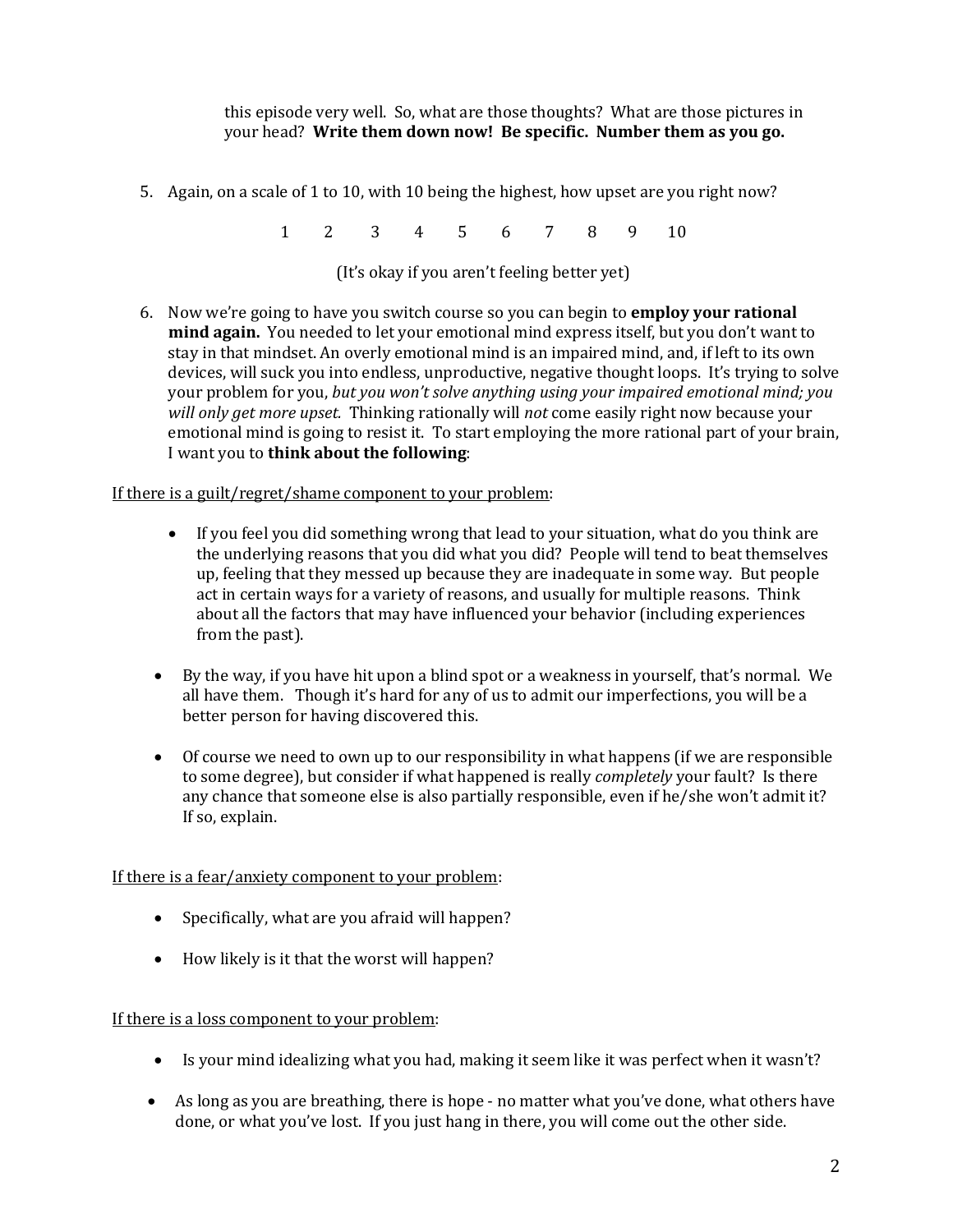• Consider that sometimes we don't really know what will turn out to be good fortune or bad fortune until much later. We can be surprised down the road when what seemed like bad fortune actually leads to something positive. Poet Mary Oliver, wrote, "Someone I loved once gave me a box full of darkness. It took me years to understand that this too, was a gift (from *Thirst*)." Is there any possibility that anything good will come of this, or already has come of this? (For example, you will learn something, you will get closer to someone, etc.) If so, write it down).

## For all:

- Can you think of any ways you can make the best of your current situation?
- Often we can find some solace if we remember to attend to the present moment. Life is only lived in the present. If you ask yourself if you are okay in this present moment, you might say you are, but that you're worried about what's to come down the road. But down the road, you will most likely still be feeling like the present moment is okay. Try to just experience the present moment for a while. Notice your breathing, what you see, hear, and feel. Realize that you are safe right now - and it will always be "right now."
- Do you have any religious or philosophical viewpoints or practices that might be helpful to remember now? For instance, do you believe that things happen for a reason, or that everything will turn out all right in the end?

### 7. **Take a deep breath and relax your body, relax your shoulders, relax your throat, relax your heart**.

8. Now it's time to **go back to your responses in item 4 and re-consider each of them.** Is there anything you could do to change their impact or prevent the worst from happening? Next to each one, write down any new, positive ideas you now have about those statements. Be specific and take your time. This task is an integral part of this healing exercise.

### 9. Take a deep breath and relax your face, throat, shoulders, chest, and body.

10. On a scale of 1 to 10, with 10 being the highest, how upset are you right now?

1 2 3 4 5 6 7 8 9 10

(It's still okay if the number hasn't budged).

11. For the rest of today, take extreme care of yourself. You, my friend, have done a great job, but you are not out of the woods yet. Because you have just gone though (or perhaps are still going through) a highly emotional episode, your mind is in a vulnerable state. Remind yourself that you have already felt the pain at its maximum and you don't need to re-live it right now. For the next few hours, when the painful or fearful thoughts and images come up again, you need to say to yourself, "Let it go." There's no need to go back to the **painful thoughts right now.** You need to protect yourself. You are likely to have some mood swings for a while, something akin to aftershocks. The bad feelings may return, though they probably won't last as long as the first time. The return of these feelings is not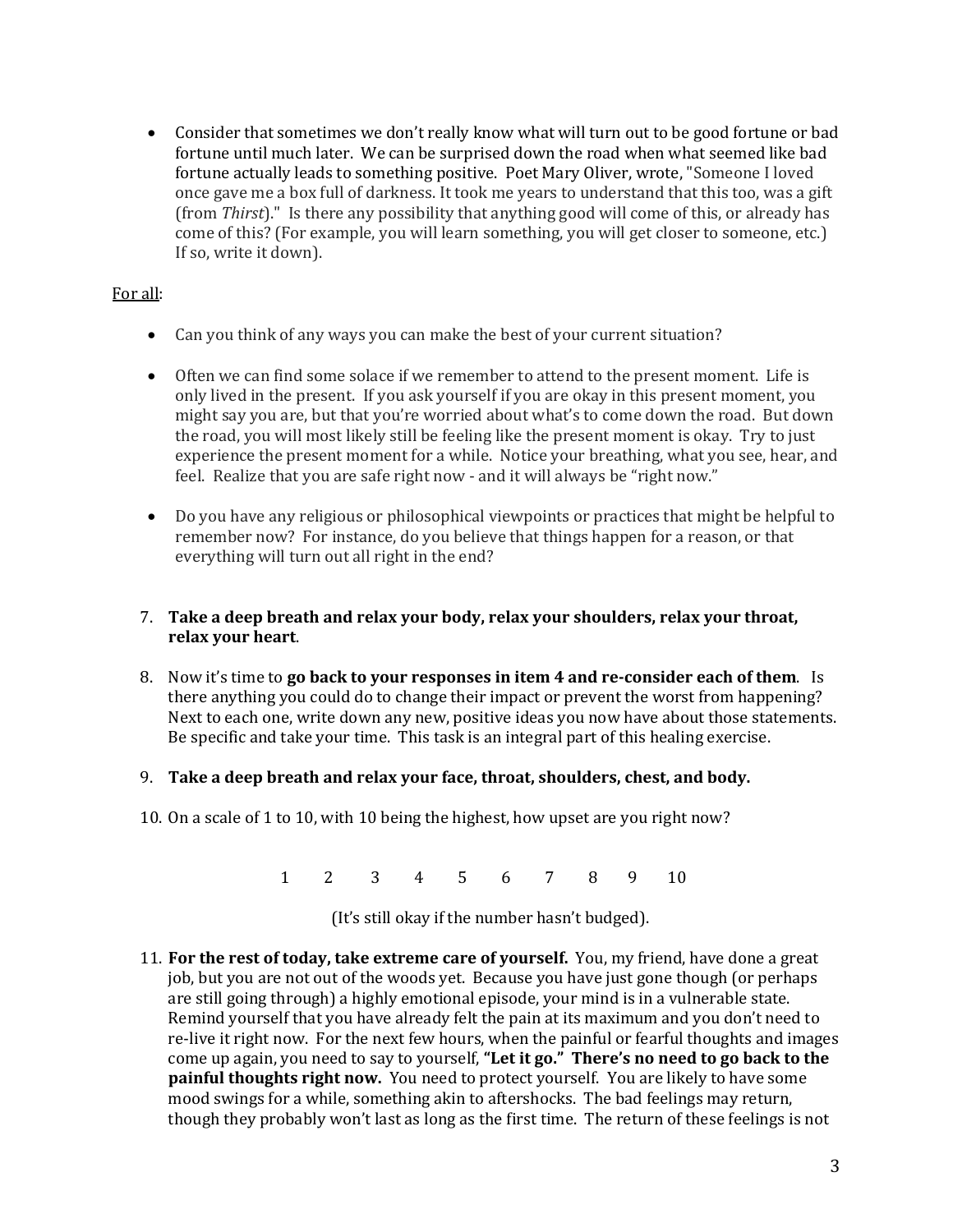a setback. Consider these emotional aftershocks as your chance to practice saying, "Let it go." You will allow your mind to go back to thinking about your problem when you need to, but for now, give your mind a chance to heal.

12. **Do something pleasurable.** First, write down all the things you can think of that normally give you some degree of pleasure. Even write down things you can't do right now. Here are some ideas: go for a walk; go to the gym; talk to a family member or friend you think you can trust; paint or color just for fun; read a book; play a video game; read for pleasure; listen to an inspirational podcast.

Pick an activity that you can do right now and circle it. Now get up (or at least sit up) and go do it, putting your full attention on it. Remember, if the bad feelings arise, say, "Let it go." Also, keep in mind that you are doing the activity to heal your brain. Drop all concerns about painting the perfect picture or getting in a grueling work-out.

13. Now, write down small tasks you would like to perform, like reading for 10 minutes, doing 10 minutes of homework, making one phone call, or unloading the dishwasher. Ideally, these will be tasks you can tolerate easily. Pick one now and circle it.

Once you get the task done, pat yourself on the back. Even a small sense of accomplishment goes a long way toward easing depression. You may want to continue to alternate between **pleasant and work-related activities for a while.** Keep your attention on what you're doing to the extent you can.

- 14. Now think about what are you happy about or grateful for?
- 15. What are your strengths?
- 16. Is there anything you're looking forward to in the future? If not, is there something you could plan?
- 17. On a scale of 1 to 10 with 10 being the highest, how upset are you right now?

1 2 3 4 5 6 7 8 9 10

- 18. **There are things you should avoid right now**. You are developing skills to get through the bad times. You don't need to use drugs or alcohol. In fact, substances could potentially make things worse. I would also recommend the following for today, if possible: Don't over-stress yourself with too much work or exercise; don't over-do the caffeine, especially if you are fearful; don't decide you're going to crack down on yourself today in some way; don't watch, read, or listen to anything sad; and don't stay up too late tonight. Also, it might be best if you don't make any major decisions today. Just take good care of yourself.
- 19. **Continued self-care is important**. When the bad feelings or thoughts return, you can go back through this exercise if you'd like, making any modifications that seem right to you. You need to try to stay open to the pain, but you don't want to allow the pain to set up shop